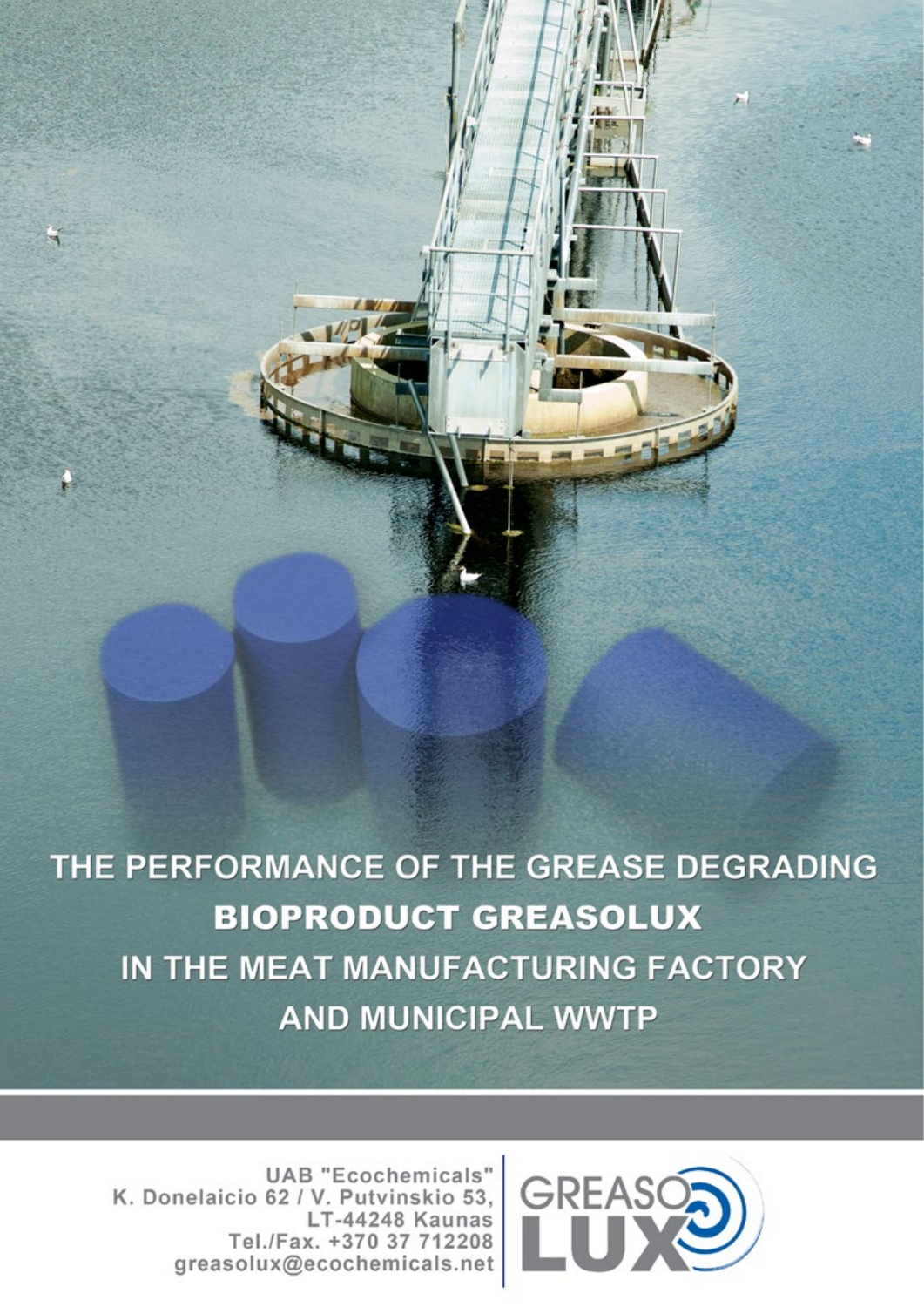## THE PERFORMANCE OF THE GREASE DEGRADING BIOPRODUCT GREASOLUX IN THE MEAT MANUFACTURING FACTORY AND MUNICIPAL WWTP

#### Problem

• A municipal waste water treatment plant in one Baltic town continuously had problems with the fat, oil and grease (FOG) accumulation in the sewer lines, lift stations and waste water treatment plant, since the start up of a local meat processing facility. The highly polluted waste water directly impacted the treatment plant in the following ways:

Increased grease accumulation in sewer lines and lift stations;

• Poor sedimentation of the active sludge in the secondary clarifiers;

High sludge volume index (SVI- $\sim$ 200);

Poorer sludge dewatering results: lower solids content in dewatered sludge;

Greasy sludge blanket on the top of the treatment plant (see pictures).

The meat factory also faced the increased maintenance for (FOG) accumulation in grease traps, and sewer lines clogging plus increased fees for the discharge of highly contaminated waste water to the municipal sewer lines.

## Brief description of waste water treatment system of the meat factory and the town

The meat factory is discharging app. 200  $m<sup>3</sup>$ per day of waste water to the municipal sewer lines.

The wastewater is treated in 3 grease traps and the sedimentation-collection tank in a row at the meat factory.

After the primary treatment the waste water is discharged to the municipal sewer lines.

The municipal sewage system and waste water treatment plant consists of: couple kilometers of sewer line from factory to WWTP, lift station, primary sedimentation tank, aeration tanks, secondary clarifiers and sludge dewatering department.

Total daily waste water flow to municipal WWTP is from 5000 to 8000  $m^3$ .

### Solution

For the solution of grease accumulation problems GREASOLUX cartridges were proposed. They were placed in the sewer system of the meat factory. GREASOLUX cartridges are rugged, submersible cylinders, containing highly concentrated environmentally–safe, naturally occurring, microbes and fermentation media, that slowly dissolve and are released to the waste water. The main tasks of using GREASOLUX are:

Reduce total contamination of the meat factory waste water.

Reduce grease accumulation in the sewer lines, grease trap and lift station.

Reduce grease concentration in the active sludge, increase the overall performance of waste water treatment and sludge dewatering processes in the municipal waste water treatment plant.

#### **Dosing**

The GREASOLUX application commenced in the middle of June 2012.

4 units of GREASOLUX-M were used in total.

Three GREASOLUX-M cartridges were submersed in grease traps (single cartridge to every grease trap) and one GREASOLUX-M unit was submersed to the sedimentation-collection tank in the area of meat manufacturing factory.

The GREASOLUX cartridges are then replaced after approximately 2 months

#### **Results**

After three months of GREASOLUX use the following results were observed:

**At the meat factory:**

Using of GREASOLUX helped to avoid blockages of pipes and reduce grease accumulation in the grease traps, equalization tank, and lift station.

Also GREASOLUX helped to decrease the contamination of the wastewater discharged to the municipal sewer system.

**Table 1**

*Data of meat factory waste water quality before and during the use of* GREASOLUX

| <b>Parameter</b> | Before use of<br><b>GREASOLUX</b> | During the use of<br><b>GREASOLUX</b> |
|------------------|-----------------------------------|---------------------------------------|
| COD, mg $O2/l$   | 2000 - 3000 mg O <sub>2</sub> /l  | 1200 - 1900 mg $O_1/l$                |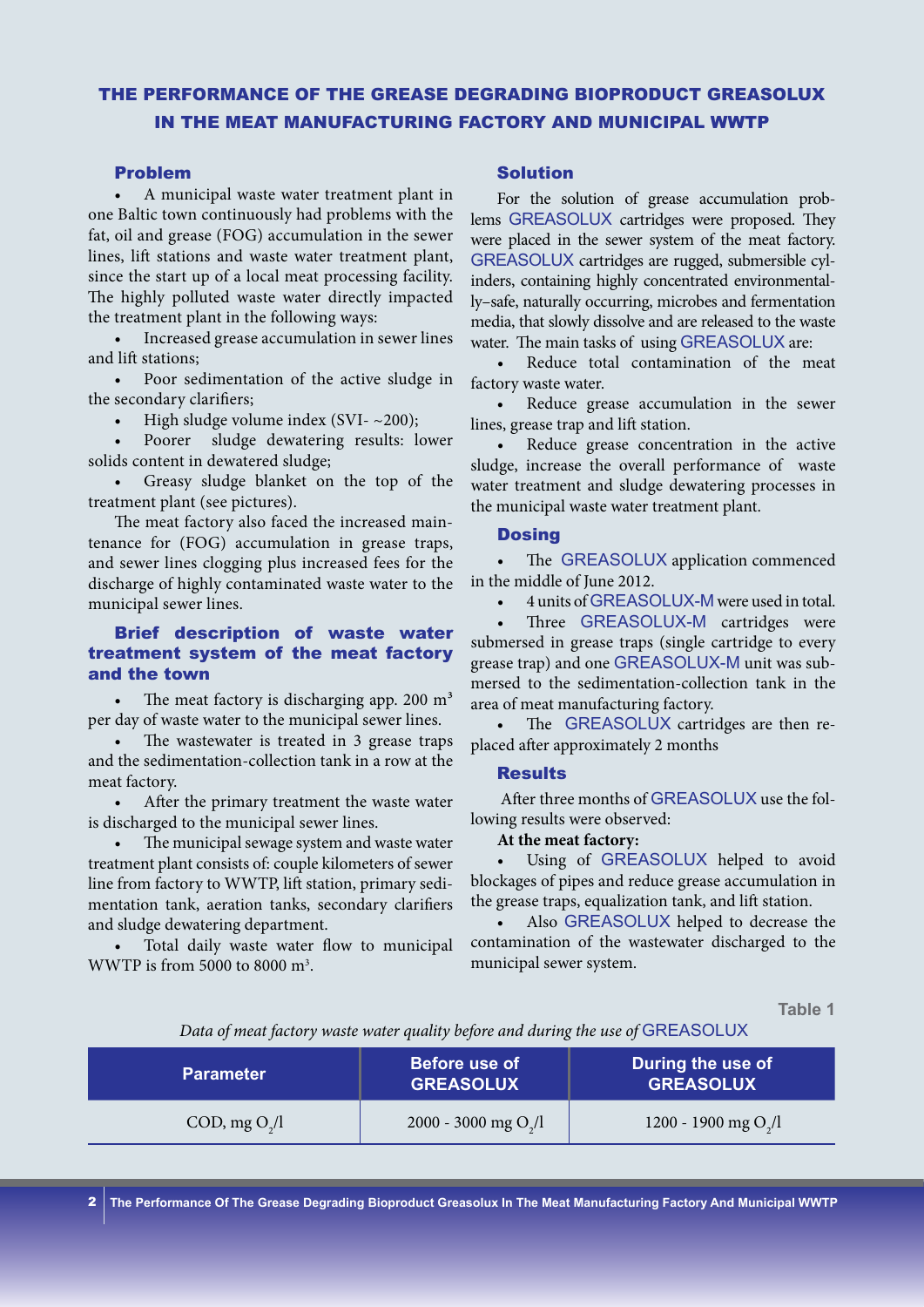### **At the municipal waste water treatment plant:**

The grease degrading microorganisms successfully inhabited the aeration basins of the treatment plant. The present population of the active sludge microorganisms was expanded with the special, grease degrading microorganisms – the efficiency of grease biodegradation was considerably increased.

After a few months of GREASOLUX use the blanket of the greasy sludge disappeared from the surface of the aeration zone and sedimentation tank of the wastewater treatment plant.

The sludge sedimentation conditions in the municipal waste water treatment plant improved the sludge volume index dropped down. The use of GREASOLUX eliminated the washouts of active sludge from the secondary clarifier, determined by the poor sedimentation conditions of the active sludge.

**Table 2** 

|  |  | The variations of the sludge volume index (SVI) during and before GREASOLUX dosing |
|--|--|------------------------------------------------------------------------------------|
|  |  |                                                                                    |

| <b>Parameter</b>         | <b>Before use of</b><br><b>GREASOLUX</b> | During the use of<br><b>GREASOLUX</b> |
|--------------------------|------------------------------------------|---------------------------------------|
| Sludge volme index (SVI) | $\sim$ 200                               | $70 - 80$                             |